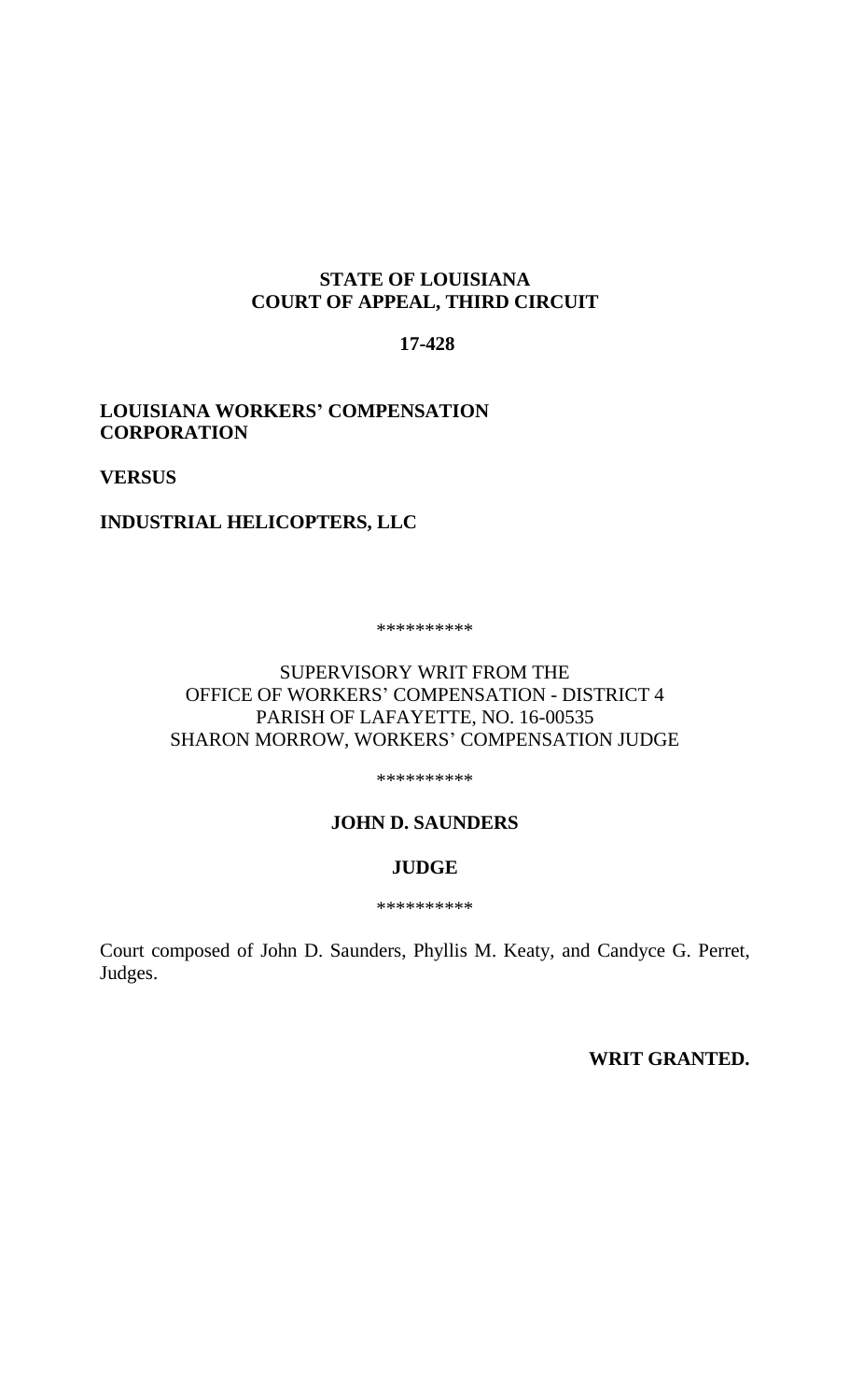**Kenneth H. Laborde Brendan P. Doherty Bradley J. Schwab Gieger, Laborde & Laperouse One Shell Square 701 Poydras Street, Suite 4800 New Orleans, LA 70139-4800 (504) 561-0400 COUNSEL FOR DEFENDANT/RESPONDENT: Industrial Helicopters, LLC**

**Gregory E. Bodin Christopher M. Vitenas Baker, Donelson, Bearman, Caldwell & Berkowitz, P.C. Chase North Tower 450 Laurel Street, 20th Floor Baton Rouge, LA 70801 (225) 381-7000 COUNSEL FOR PLAINTIFF/APPLICANT: Louisiana Workers' Compensation Corporation**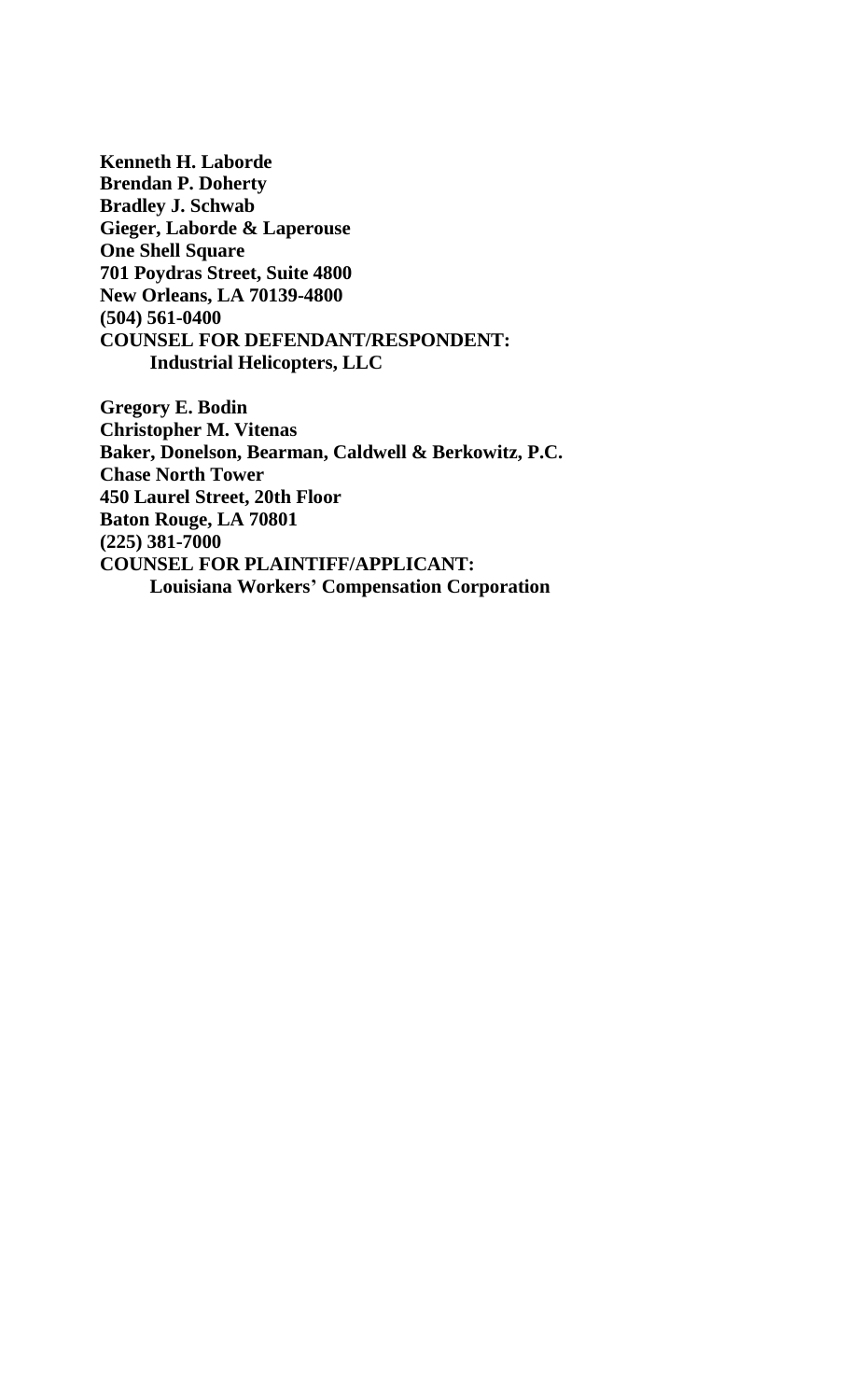## **SAUNDERS, Judge.**

Two applications seeking supervisory writs from judgments of the Office of Workers' Compensation (OWC), Parish of Lafayette, the Honorable Sharon Morrow presiding, have been filed in this matter, which has been before this Court on several previous occasions in an underlying tort litigation filed by Tommie Hebert (Hebert) and his wife against Industrial Helicopters, LLC (Industrial), among other defendants, for injuries Hebert sustained in a helicopter accident. *See Hebert v. Richard*, 10-417 (La.App. 3 Cir. 7/6/11), 72 So.3d 892; *Hebert v. Richard*, 15-8 (La.App. 3 Cir. 6/17/15), 166 So.3d 1265 (*Hebert II*), *writs denied*, 15-1390, 15-1391 (La. 10/2/15), 178 So.3d 991; *Hebert v. Richard*, 16-427 (La.App. 3 Cir. 11/2/16), 206 So.3d 251 (*Hebert III*), *writ denied*, 16-2058 (La. 1/19/17), 214 So.3d 870.

In the first writ application, docket number 17-1419, Defendant/Plaintiff-in-Reconvention-Relator, Industrial, seeks supervisory writ from the OWC judgment, which granted summary judgment in favor of Plaintiff/Defendant-in-Reconvention, Louisiana Workers' Compensation Corporation (LWCC), Industrial's workers' compensation insurer, finding the doctrine of res judicata precluded relitigation of whether Hebert was in the course and scope of his employment with Industrial at the time of the accident.

In the second writ application, docket number 17-428, LWCC seeks review of the OWC judgment, which granted partial summary judgment in favor of Industrial, holding that coverage would be afforded to Industrial under LWCC's policy in the event it is determined that Hebert was in the course and scope of his employment with Game Management, Inc. (GMI), as a borrowed employee, at the time of his injury.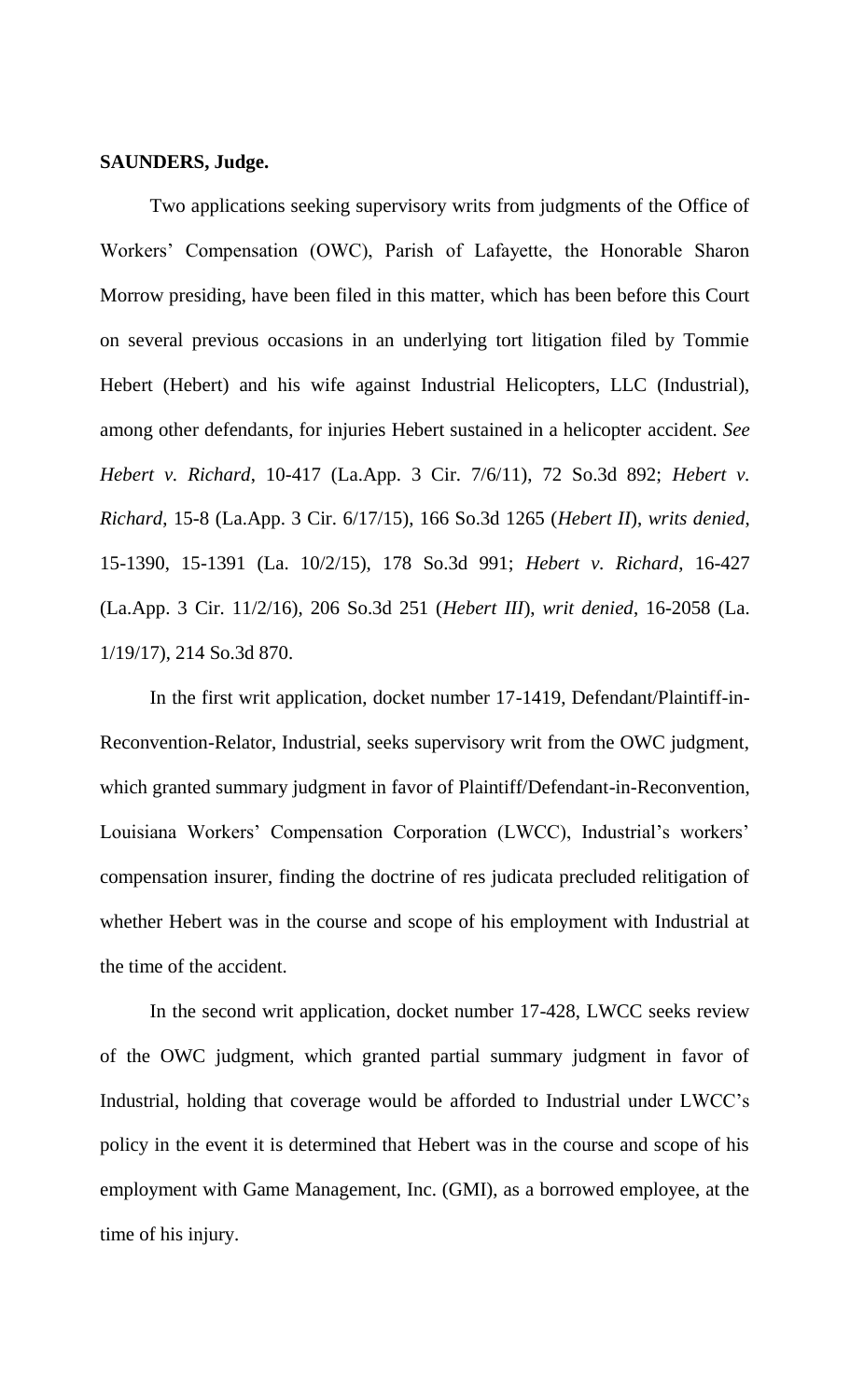## **STATEMENT OF THE CASE**

This matter arises out of an accident in which Hebert fell from a helicopter, owned by Industrial, while capturing whitetail deer using a deer-netting gun in Mexico on March 3, 2007. Industrial voluntarily began paying medical bills and issuing weekly checks to Hebert as workers' compensation benefits. LWCC denied coverage based on its determination that Hebert was not in the course and scope of his employment with Industrial at the time of the accident. Hebert and his wife sued, in tort, the owner and operator of the helicopter, Industrial, as well as GMI, a wildlife survey company. Both Industrial and GMI are owned by J. Oran Richard. As a defense, Industrial argued that (1) GMI was Hebert's special/borrowing employer who had borrowed Hebert from his general employer, Industrial and (2) under La.R.S.  $23:1031(C)$ , both Industrial and GMI were solidarily liable for workers' compensation benefits and, therefore, immune from suit in tort. The trial court granted summary judgment in favor of Industrial on this issue. On appeal, this court reversed, explaining:

GMI is not a borrowing employer. Further, the control by Industrial in this case renders Industrial, but not GMI, liable for workers' compensation benefits and entitled to tort immunity if Mr. Hebert was in the course and scope of his employment with Industrial at the time of his accident. Industrial states that he was not.

 $\overline{a}$ 

<sup>&</sup>lt;sup>1</sup>Louisiana Revised Statutes  $23:1031(C)$  provides:

In the case of any employee for whose injury or death payments are due and who is, at the time of the injury, employed by a borrowing employer in this Section referred to as a "special employer", and is under the control and direction of the special employer in the performance of the work, both the special employer and the immediate employer, referred to in this Section as a "general employer", shall be liable jointly and in solido to pay benefits as provided under this Chapter. As between the special and general employers, each shall have the right to seek contribution from the other for any payments made on behalf of the employee unless there is a contract between them expressing a different method of sharing the liability. Where compensation is claimed from, or proceedings are taken against, the special employer, then, in the application of this Chapter, reference to the special employer shall be substituted for reference to the employer, except that the amount of compensation shall be calculated with reference to the earnings of the employee under the general employer by whom he is immediately employed. The special and the general employers shall be entitled to the exclusive remedy protections provided in R.S. 23:1032.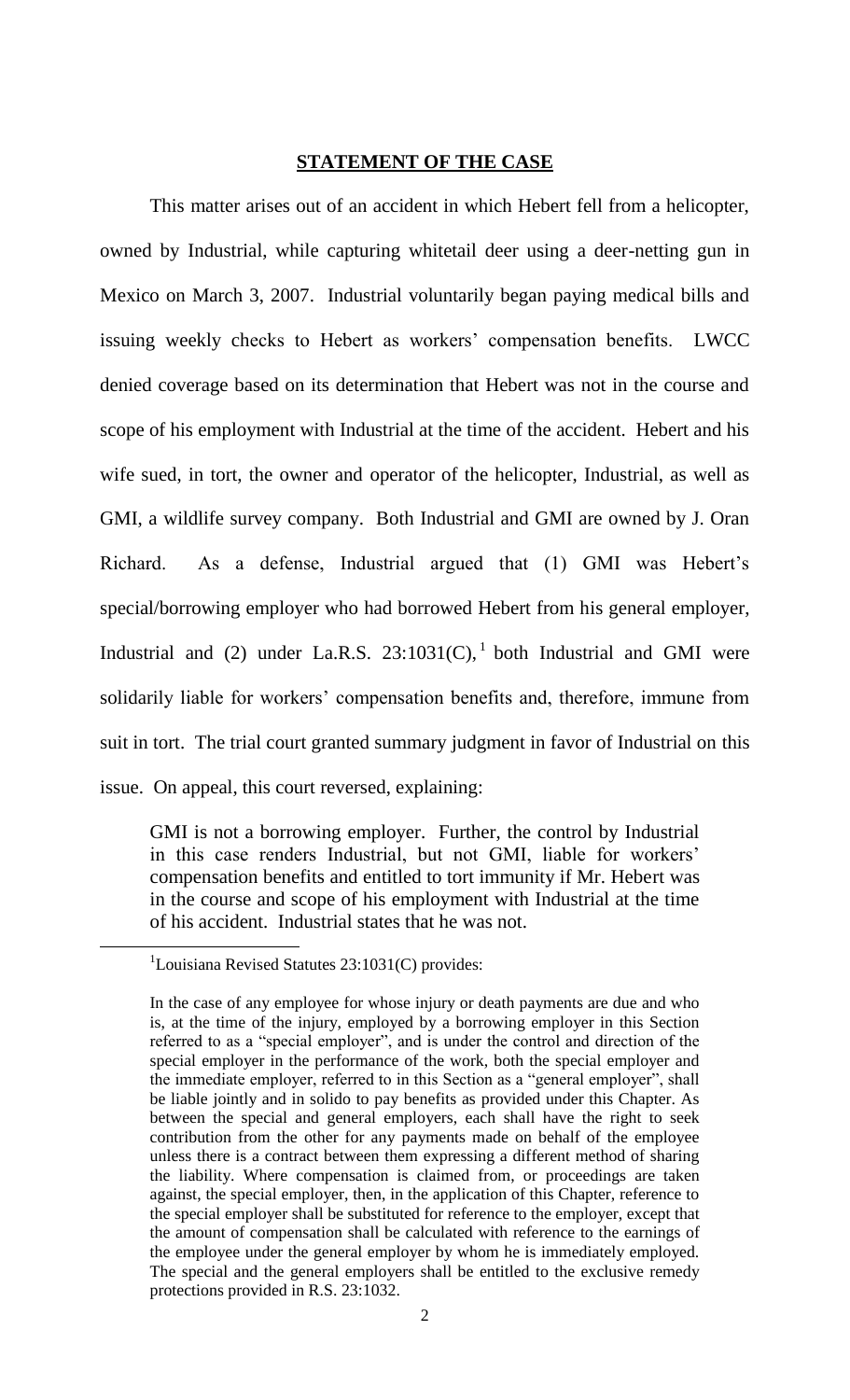*Hebert I*, 72 So.3d at 903. Following remand, the Heberts filed a motion for partial summary judgment, asserting no genuine issue of material fact existed pertaining to the issue of Industrial's immunity from tort liability, given Industrial judicially admitted Hebert's injuries did not occur in the course and scope of his employment with Industrial in multiple filings of record. The trial court denied the motion, and after trial, the jury found Hebert was in the course and scope of his employment with Industrial at the time of the accident, awarding \$1,500,000.00 in special damages and \$500,000.00 in general damages. On appeal, this court again reversed, finding, relevant herein, that (1) the statement made by Industrial constituted a "judicial confession" that Hebert was not in the course and scope of his employment with Industrial at the time of the accident and (2) after reviewing all of the admissible evidence, including Industrial's confession, "the evidence overwhelmingly establishes that Hebert was not in the course and scope of his employment with Industrial at the time of the accident." *Hebert II*, 166 So.3d at 1274, 1276. At this point, LWCC sought to intervene in the action, seeking to have its obligations under its workers' compensation policy resolved, but the trial court denied the motion. After remand, this court further concluded that Industrial was entitled to an offset for the \$503,839.49 in workers' compensation benefits already paid "as it was not responsible for workers' compensation benefits since Mr. Hebert was not in the course and scope of his employment." *Hebert III*, 206 So.3d at 254. Industrial has taken full credit for the offset, but still seeks to recover the entire \$503,839.49 from LWCC.

Meanwhile, LWCC filed a Petition for Declaratory Judgment in the OWC, seeking a declaration that no coverage was afforded under its policy issued to Industrial. Industrial filed a counterclaim seeking coverage under the policy,

3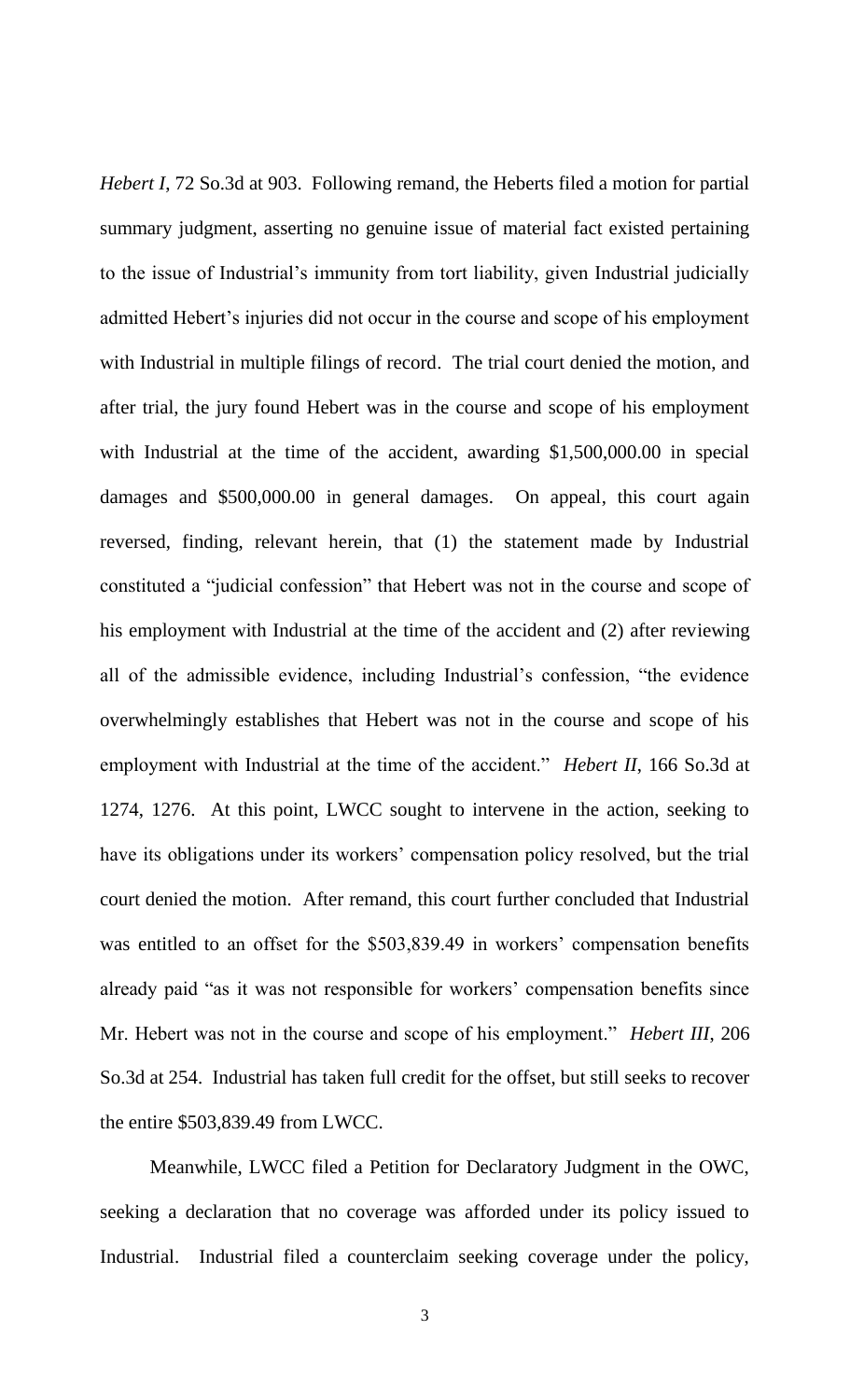arguing Hebert was in the course and scope of his employment at the time of the accident, either directly with Industrial or as a borrowed employee.

Thereafter, LWCC filed its motion for summary judgment, seeking, in part, an order that this court's course and scope ruling was res judicata between the parties, precluding relitigation of this issue. Industrial opposed the motion, contending that res judicata is not applicable because this action and the *Hebert* action are not between the same parties. It also filed its own motion for partial summary judgment, seeking an order that coverage would be afforded under LWCC's policy in the event it is determined that Hebert was in the course and scope of his employment with either Industrial or with GMI as a borrowed employee at the time of the accident. In response, LWCC argued there was no way Industrial ccould be the lending employer because this court has already determined Hebert was not in the course and scope of his employment with Industrial at the time of the accident.

The OWC first heard LWCC's motion on March 3, 2017. Finding it was bound by this court's ruling on "direct" employment, the OWC granted summary judgment on the res judicata issue from the bench, noting:

And you make good arguments, [defense counsel]; I understand the arguments. I see where you're coming from. It just goes against the grain for me to say, "Well, I disagree with the Third Circuit holding here." It's kind of like a child and a parent; you don't tell your parent you disagree. You wait for the parent to maybe change its mind or take a different approach. So I'm not saying that your argument doesn't have merit. It's just I do feel bound by that finding.

In a separate hearing held on March 22, 2017, the OWC granted partial summary judgment in favor of Industrial, finding, on the very narrow issue of general employment, "that if it is determined that Industrial was a general employer and Game Management, Inc. was a special employer of Tommie Hebert at the time of his accident, then coverage for worker's compensation benefits will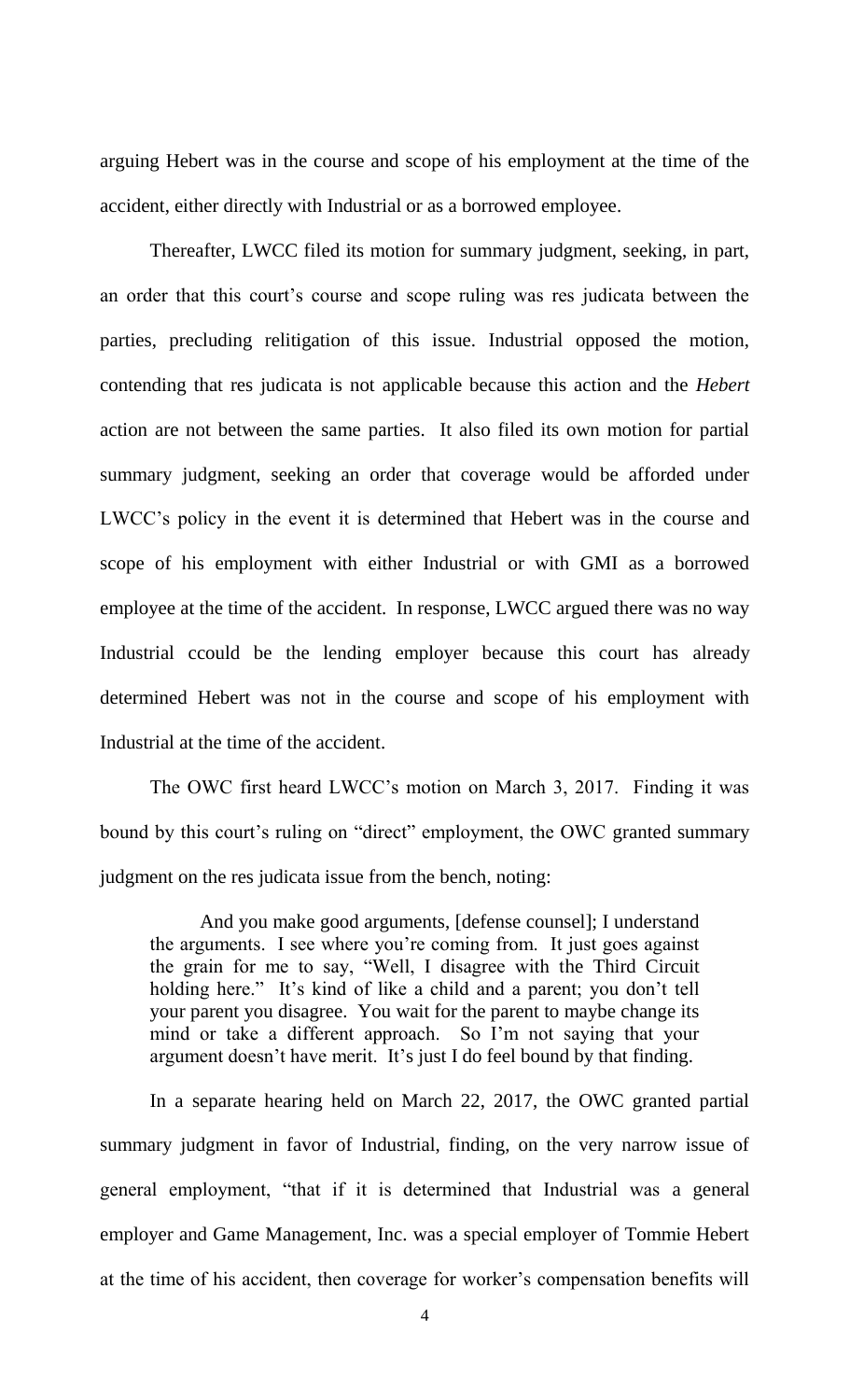be payable under the policy LWCC issued to Industrial." Industrial now seeks review of the OWC's grant of summary judgment on the issue of res judicata (17- 419), and LWCC seeks review of the OWC's grant of partial summary judgment on the borrowing employer/general employer issue (17-428).

#### **SUPERVISORY RELIEF**

"The proper procedural vehicle to contest an interlocutory judgment that does not cause irreparable harm is an application for supervisory writs. *See* La. C.C.P. arts. 2087 and 2201." *Brown v. Sanders*, 06-1171, p. 2 (La.App. 1 Cir. 3/23/07), 960 So.2d 931, 933. But see La.Code Civ.P. art. 2083, comment (b), Comments- -2005, which provides, in pertinent part, "Irreparable injury continues to be an important (but not exclusive) ingredient in an application for supervisory writs." "A court of appeal has plenary power to exercise supervisory jurisdiction over [trial] courts and may do so at any time, according to the discretion of the court." *Herlitz Const. Co., Inc. v. Hotel Inv'rs of New Iberia, Inc.*, 396 So.2d 878, 878 (La.1981) (per curiam). When the trial court's ruling is arguably incorrect, a reversal will terminate the litigation, and there is no dispute of fact to be resolved, judicial efficiency and fundamental fairness to the litigants dictate that the merits of the application for supervisory writs should be decided in an attempt to avoid the waste of time and expense of a possibly useless future trial on the merits. *Id.*

#### **ON THE MERITS**

An appellate court reviews a motion for summary judgment de novo, using the identical criteria that govern the trial court's consideration of whether summary judgment is appropriate. *Samaha v. Rau*, 07-1726 (La. 2/26/08), 977 So.2d 880. The reviewing court, therefore, is tasked with determining whether "the motion, memorandum, and supporting documents show that there is no genuine issue as to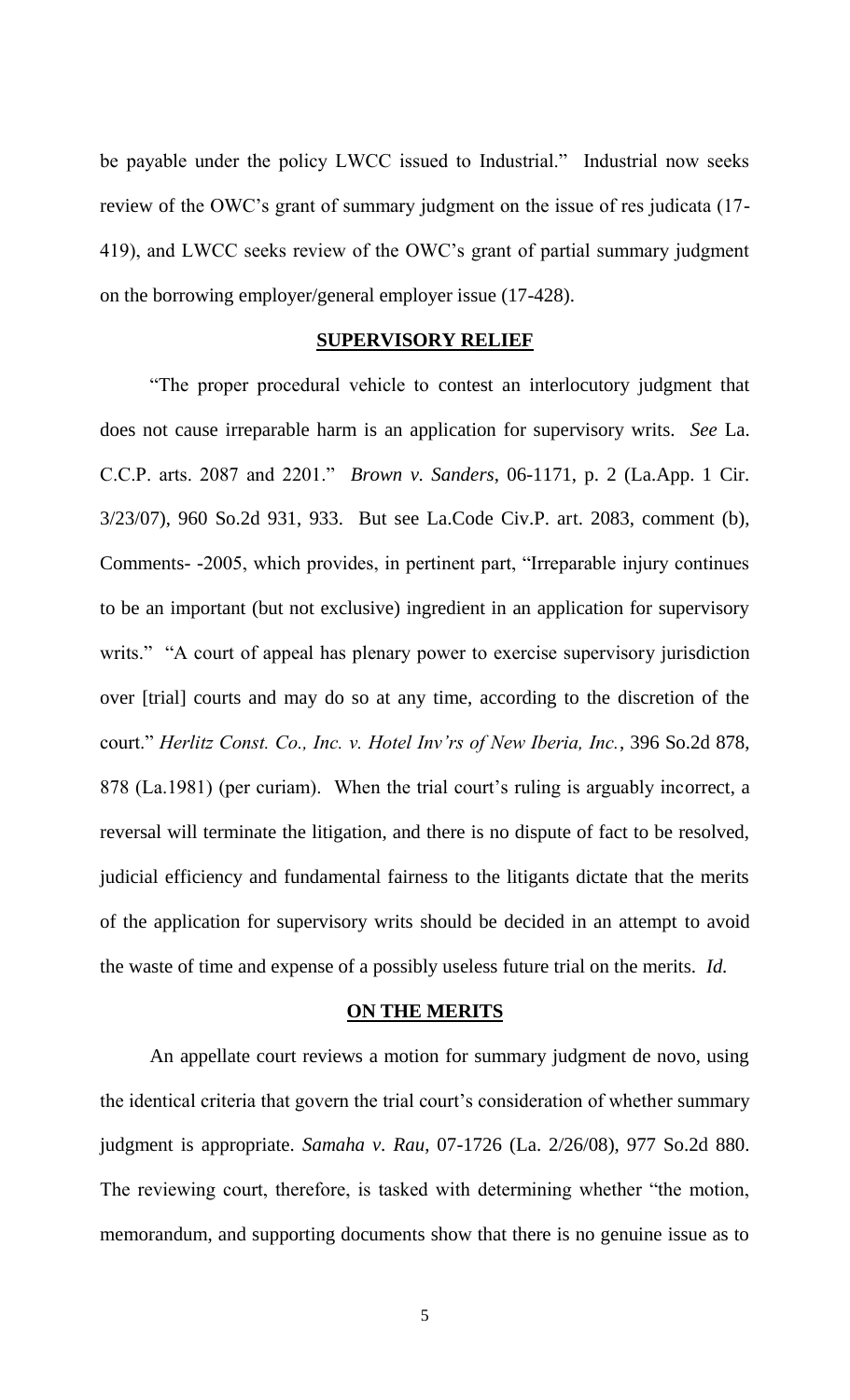material fact and that the mover is entitled to judgment as a matter of law." La.Code Civ.P. art. 966(A)(3).

#### **17-428 LWCC's application on borrowing/general employer status**

Pursuant to La.R.S. 23:1032(A), an employee or his dependent who is entitled to workers' compensation benefits is limited to the rights and remedies under the Workers' Compensation Act (WCA) to the exclusion of all other rights, remedies, and claims for damages, except for intentional acts and unless otherwise expressly provided by statute. Under La.R.S. 23:1031(C), a borrowing employer is solidarily liable with a general employer for workers' compensation benefits, and the borrowed employee is barred from bringing a tort action against the borrowing employer as well as the general employer. *Pradia v. S. Personnel of La., Inc.*, 00- 365 (La.App. 3 Cir. 10/11/00), 776 So.2d 474, *writ denied*, 00-3018 (La. 1/5/01), 778 So.2d 599; La.R.S. 23:1031(C). The exclusive remedy provision of our WCA ensures, therefore, that injuries arising from accidents within the course and scope of employment are only recoverable in workers' compensation, except under the intentional acts loophole. *See Moreno v. Entergy Corp.*, 12-97 (La. 12/4/12), 105 So.3d 40; *Caudle v. Betts*, 512 So.2d 389 (La.1987). Injuries not resulting from an accident within the course and scope of employment are compensable under our traditional tort remedies. *Rando v. Anco Insulations, Inc.*, 08-1163 (La. 5/22/09), 16 So.3d 1065.

LWCC argues the OWC erred in holding that, despite Hebert not being in the course and scope of his employment with Industrial at the time of the accident and despite LWCC not having a separate policy with GMI, the policy issued to Industrial would afford coverage if it is determined that Hebert was the general or lending employee of Industrial at the time of the accident. At the very core of the borrowing employer doctrine is the recognition that there is more than one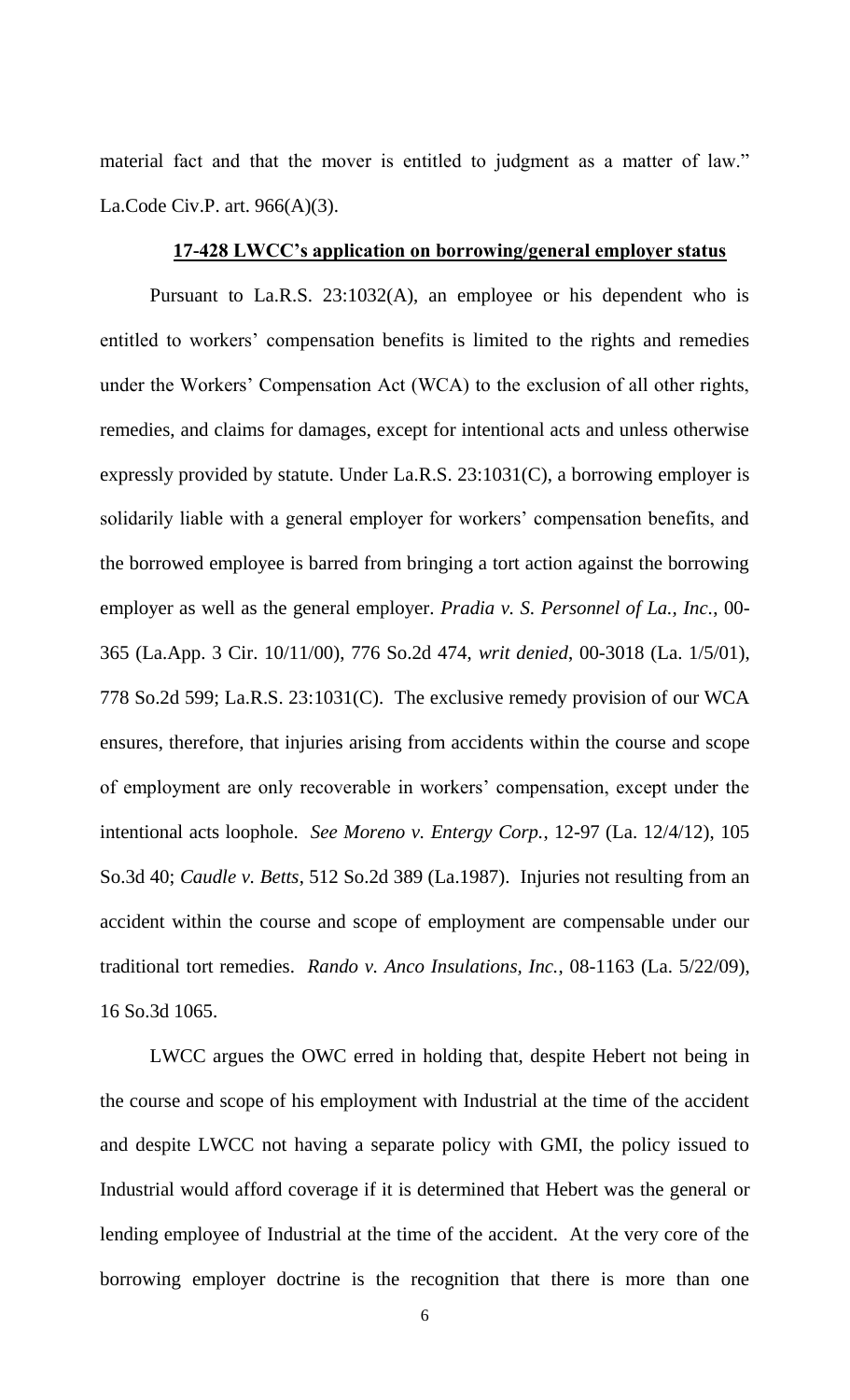potential employer—a borrower and a lender—who may be responsible to an injured worker for the payment of benefits. This fiction of liability to a "borrowing employer" ends here because this court has already determined that Industrial cannot be the "lending employer" in its holding that (1) Hebert was outside the course and scope of his employment with Industrial and (2) Industrial was only liable to Hebert for tort damages. Industrial now seeks to upset this court's ruling and attempt a second bite at the apple by seeking to recover the tort damages it owed to Hebert under LWCC's workers' compensation policy.

In opposition, Industrial argues that LWCC's policy obligates LWCC to pay promptly when due the benefits required of Industrial by the workers compensation law. If, at the time of the accident, Hebert was employed by GMI, making GMI his borrowing employer, then under the provisions of La.R.S. 23:1031(C), Industrial, as his general employer, was still obligated to pay benefits under the WCA. It also argues that this court's determination that Hebert was not in the course and scope of his employment with Industrial does not preclude coverage because, under the borrowed servant doctrine, the general employer's responsibility/liability extends also to circumstances where the employee is injured in the course and scope of employment as a borrowed employee under the direction and control of the borrowing/special employer.<sup>2</sup> Finally, just because Industrial was found liable in tort does not preclude a borrowed employee scenario as there has never been a determination by any court that Hebert was not in the course and scope of his employment at all, such as would result in a determination that Industrial was not obligated to pay benefits.

 $\overline{a}$ 

<sup>2</sup> The court cited, for its result, *Arabie Bros. Trucking Co., v. Gautreaux*, 03-120 (La.App. 1 Cir. 8/4/04), 880 So.2d 932, *writ denied*, 04-2481 (La. 12/10/04), 888 So.2d 846 (stipulation of employee that he was not in the course and scope of employment with his general employer did not resolve issue of whether he was borrowed employee of another entity).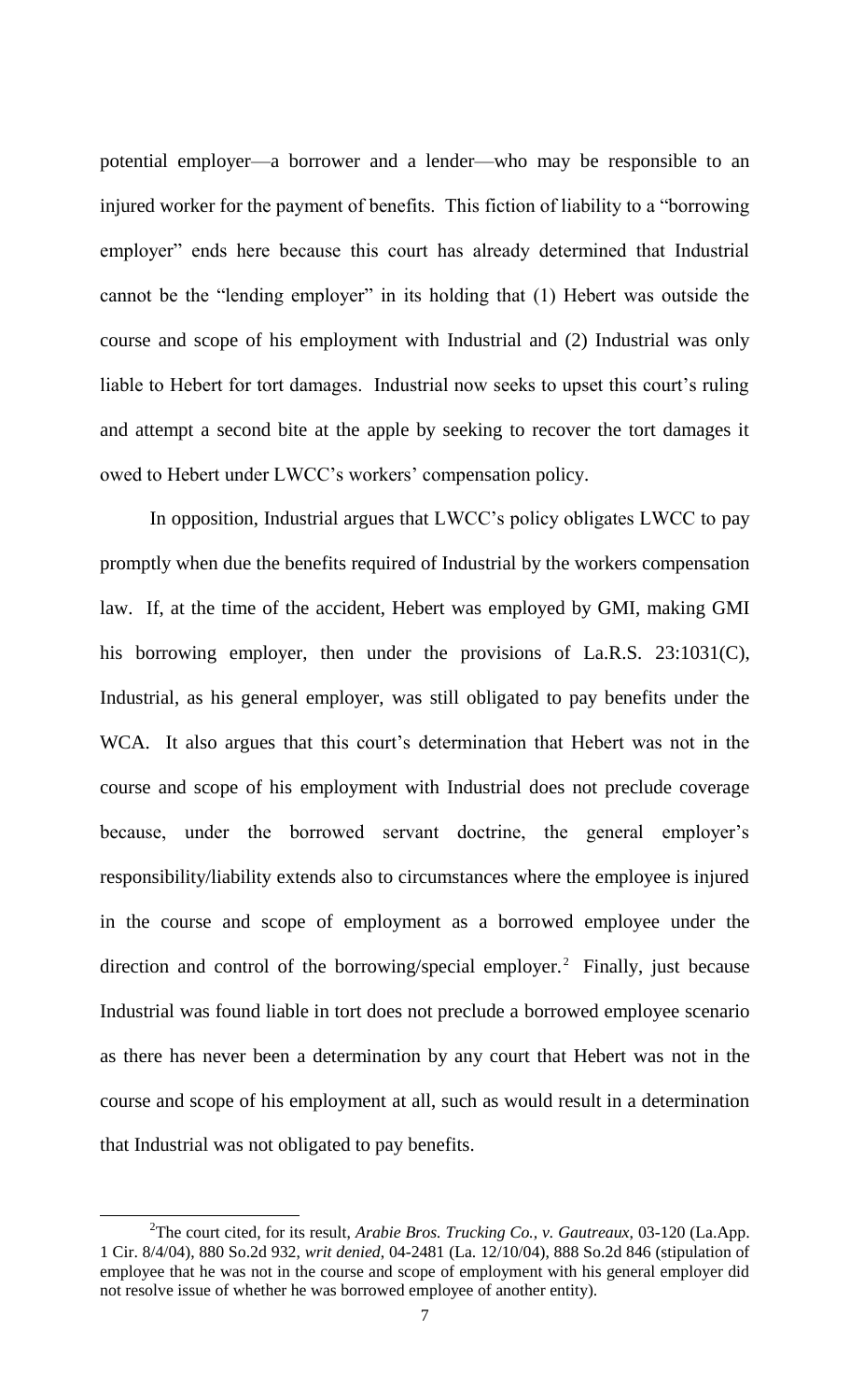In this matter, Industrial advances a position in which it seeks to recover "comp benefits" for which it has already received a credit on its tort liability and after this court has conclusively held that Industrial is only liable in tort. Under the exclusivity provisions of the WCA, an employer cannot be held liable in both tort and workers' compensation in this circumstance, and yet, Industrial attempts to circumvent this through its arguments regarding the inapplicability of res judicata and the borrowed servant doctrine. As to the latter argument, the borrowed servant issue has been previously addressed and decided by this court. In *Hebert I*, this court reversed the trial court's grant of summary judgment on this very issue, engaging in the following in depth review of the record evidence:

## *Borrowed Servants*

The right of control is in dispute because Mike Richard, a paid employee of Industrial, coordinated the deer netting activity. It is disputed whether Mike Richard was acting on behalf of GMI or Industrial. The only evidence of a fuel purchase showed that an Industrial credit card was used. Mr. Hebert attested to the fact that in times past and on the subject trip to Mexico he drove a fuel truck from Lafayette to Del Rio, Texas, purchasing fuel and a hotel room with an Industrial credit card. The only fuel receipt produced was charged on an Industrial credit card.

Neil Gremillion testified that he worked part-time for Industrial and Mike Richard netting deer in Mexico. He did other jobs for Industrial and was always paid with Industrial checks. He testified that he either drove or flew to Mexico with Mike Richard, who was always the Industrial pilot for the deer netting trips. Mr. Gremillion further testified that Industrial provided two fuel trucks for the deer netting in Mexico and that he himself had driven Industrial fuel trucks to Mexico. Neil Gremillion is the son of Wayne Gremillion, who worked full time managing one of the Richards' leased properties known as Goose Lake.

The issues surrounding Mike Richard's employment with Industrial create issues of fact regarding the other factors including Mr. Richard's selection of Mr. Hebert for the subject trip to Mexico when Neil Gremillion could not go. Likewise, there is an issue of fact regarding whether Mike Richard had a right to fire Mr. Hebert when both men were employed and paid by Industrial. The actual payment of wages for deer netting activities is undocumented and in dispute. Mr. Hebert and Wayne Gremillion testified that they were not paid for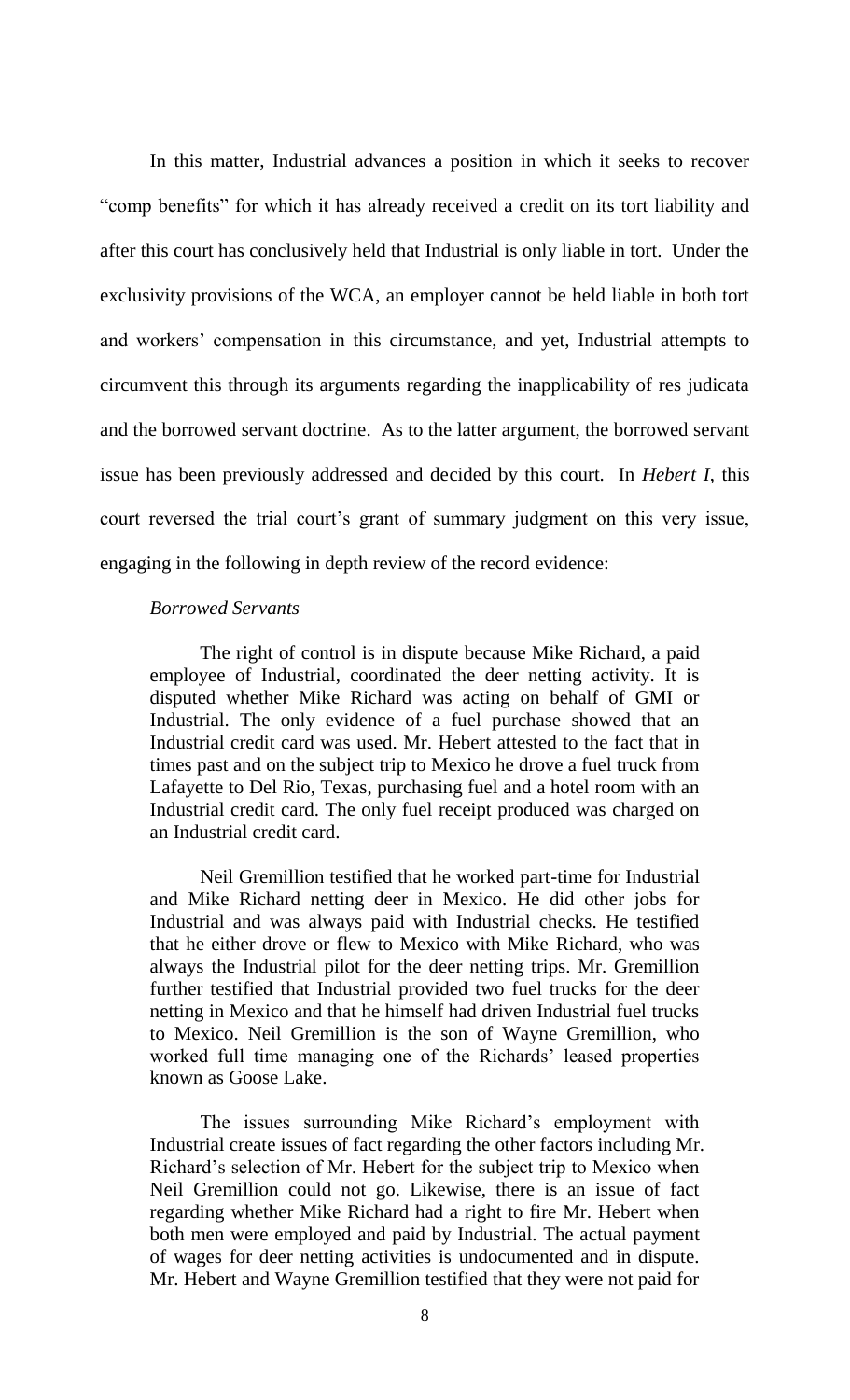deer netting. Defendants imply that the employees were paid "tips." The record reveals, however, that tips paid to employees were from hunting or fishing clients and that the aerial deer netting in Mexico was not a commercial enterprise open to hunters or fishermen according to the testimony of J. Oran Richard.

Regarding the tools, equipment, and location used, the Richards testified that the netting gun and harness system were provided by GMI. However, GMI did not produce any receipts or proof of purchase for either. Paul Marks testified that he purchased the climbing harness from Guidry Hardware in Scott, Louisiana, between 1995 and 1998 for his work on communication towers. He testified that he gave this harness *to Industrial* around 2003 when the Richards were setting up their deer netting activities. The helicopter and pilot, Mike Richard, were provided by Industrial. The place for the activity, the ranch in Mexico, was allegedly supplied through GMI's lease of the property, but the lease of the 40,000–acre ranch and all GMI leases were alleged to be verbal and remain undocumented.

The deer netting activity was not one that Mr. Hebert did over a considerable period of time during his near thirty years with Industrial. He had only been on one prior trip to net deer in Mexico four years before the accident. With regard to whose work was being done in Mexico, Defendants point out Mr. Hebert's own testimony supporting GMI's position that Mr. Hebert did various kinds of work for GMI and that Mike Richard was the boss in Mexico. Mr. Hebert, however, also testified that he had always done whatever the Richards asked him to do on farms and ranches in Louisiana, Texas, South Dakota, and Mexico and that he did not always know on whose behalf the work was being done. He further stated that he did not know on whose behalf the deer netting was done.

Mr. Hebert was a professional CDL driver with Industrial for twenty-nine years. As fuel/chemical supply manager, his duties included ordering, management, transportation, and distribution of fuel. He also described some of his work as "general facility" care. In addition to driving a fuel truck, Mr. Hebert served on various properties of the Richards as a hunting/fishing guide and all-around handy-man. He built fences, maintained feeders and blinds, cut grass, fed cattle, bailed hay, planted trees, worked on the Richards' old farmhouse, helped maintain Industrial's shop, air strip, and landing pads, and did general plumbing, welding, and carpentry. For almost thirty years he was paid by check written by Industrial. Even if some of the work was ostensibly for GMI, deer netting was not one of his regular duties with either Industrial or GMI. It constituted only one trip of a few weeks duration in 2003, about one one-thousandth of one percent of his time with the Richards.

Whether Mr. Hebert acquiesced in the deer netting activity in 2007 is contested. He alleges that he had recently remarked that he was getting too old to perform that type of activity. Mike Richard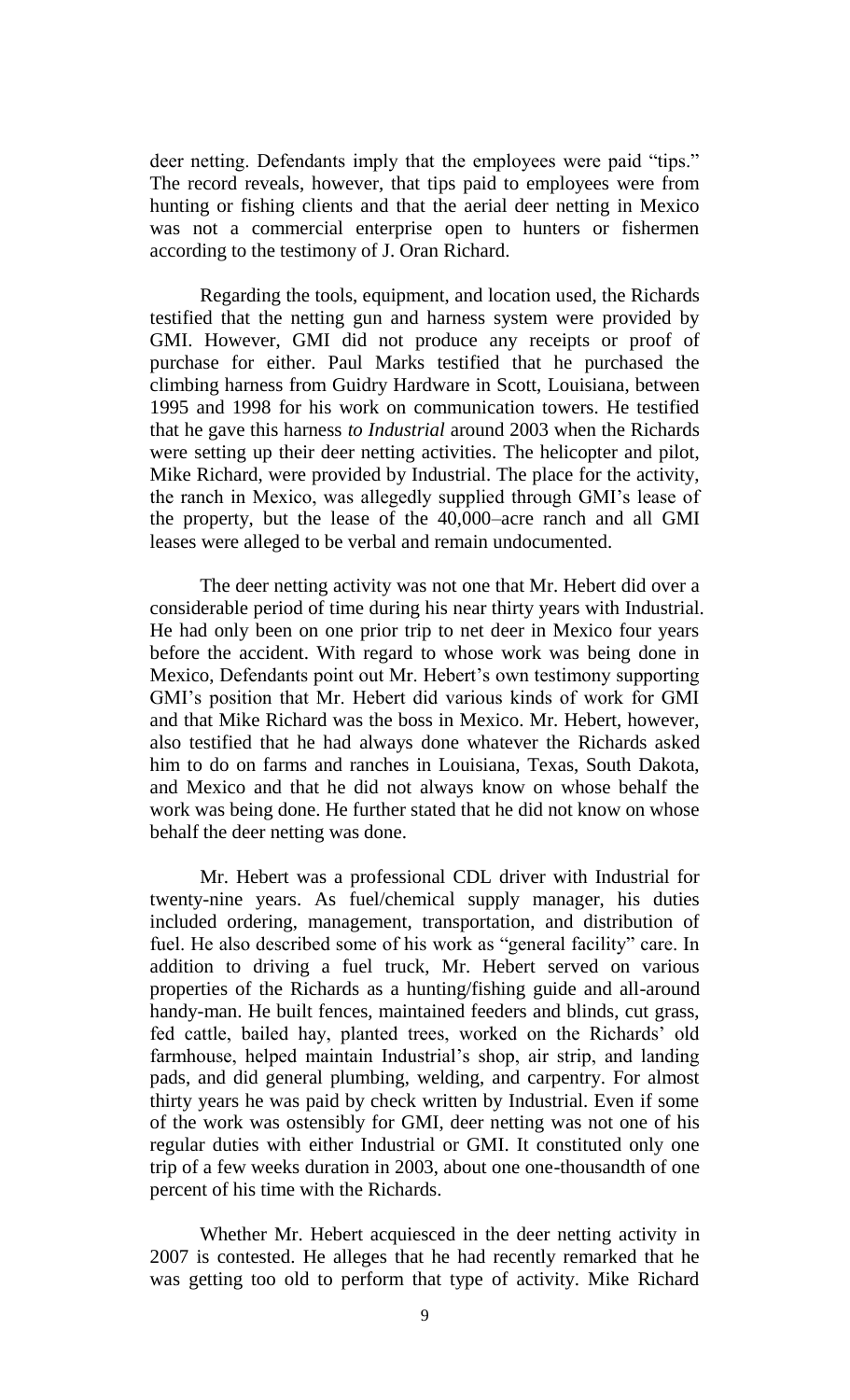approached Mr. Hebert at work in Industrial's shop and asked him to make the trip to Mexico because no one else could go. Mr. Hebert contends that he told Mike Richard that he did not want to go to Mexico on the weekend that the accident occurred. He was marinating rabbits for an annual cook-off that he participated in every year. Mr. Hebert testified that Mike Richard then did not ask him to go, but said, "I want you there." Mr. Hebert testified that he did not have a gun to his head but that it was scary to tell the bosses no. In his affidavit, Mr. Hebert testified that he went to Mexico because he was in fear of losing his job with Industrial. He stated that he was never given additional compensation for his role in the private enterprises of J. Oran Richard, Michael Richard, and/or GMI.

With regard to the last factor, Defendants concede that Industrial did not terminate its relationship with, or relinquish control over, Mr. Hebert. They argue that, under *Humphreys* [*v. Marquette*, 235 La. 355, 103 So.2d 895 (1958),] and *Perry* [*v. Perry & Sons Vault & Grave Serv.*, 03-1519 (La.App 3 Cir. 5/12/04), 872 So.2d 611, *writs denied*, 04-1610, 04-1504, 04-1616 (La. 10/1/04), 883 So.2d 1011-2,] this factor has less weight because the same family owned both Industrial and GMI. We disagree. J. Oran Richard testified that he owned and operated both businesses at the time of the accident. At the time of the accident, Mike Richard was a paid employee of Industrial. He was not an officer or employee of GMI. Even if Mike Richard did coordinate a deer netting operation on behalf of GMI, he did not wear two hats or run both entities as the father did in *Perry*.

In *Perry*, the injured worker drove a garbage truck for his father's sanitation company five days a week for twenty years, and he was paid solely by the sanitation company. After work and on weekends, the son did some work for his father's vault and grave company and was injured while driving a vault and grave vehicle. The workers' compensation judge found that the son was an employee of the vault and grave company and found its insurer liable for benefits. On appeal, this court reversed, finding that the sanitation company was the lending employer, that the vault and grave company was the borrowing employer, and that both of their workers' compensation insurers were solidarily liable. In *Perry*, however, while the father ran both companies, we made it clear that each company "maintained separate equipment" and that the injured son "clearly acquiesced" in the exchange of services. *Perry*, 872 So.2d at 617.

In *Perry*, we cited the 1958 *Humphreys* case involving two separate companies that shared employees and found that even though one boss wore two hats, there was still a borrower-lender relationship and solidary liability. As previously stated, *Perry* and *Humphreys* were workers' compensation cases where the two employers' separate workers' compensation carriers battled over who should pay the benefits. There was no summary judgment issue regarding the separate entities and no tort immunity issue. In fact, we stated in *Perry*, "This is not a doubtful case. There was no question that [the claimant]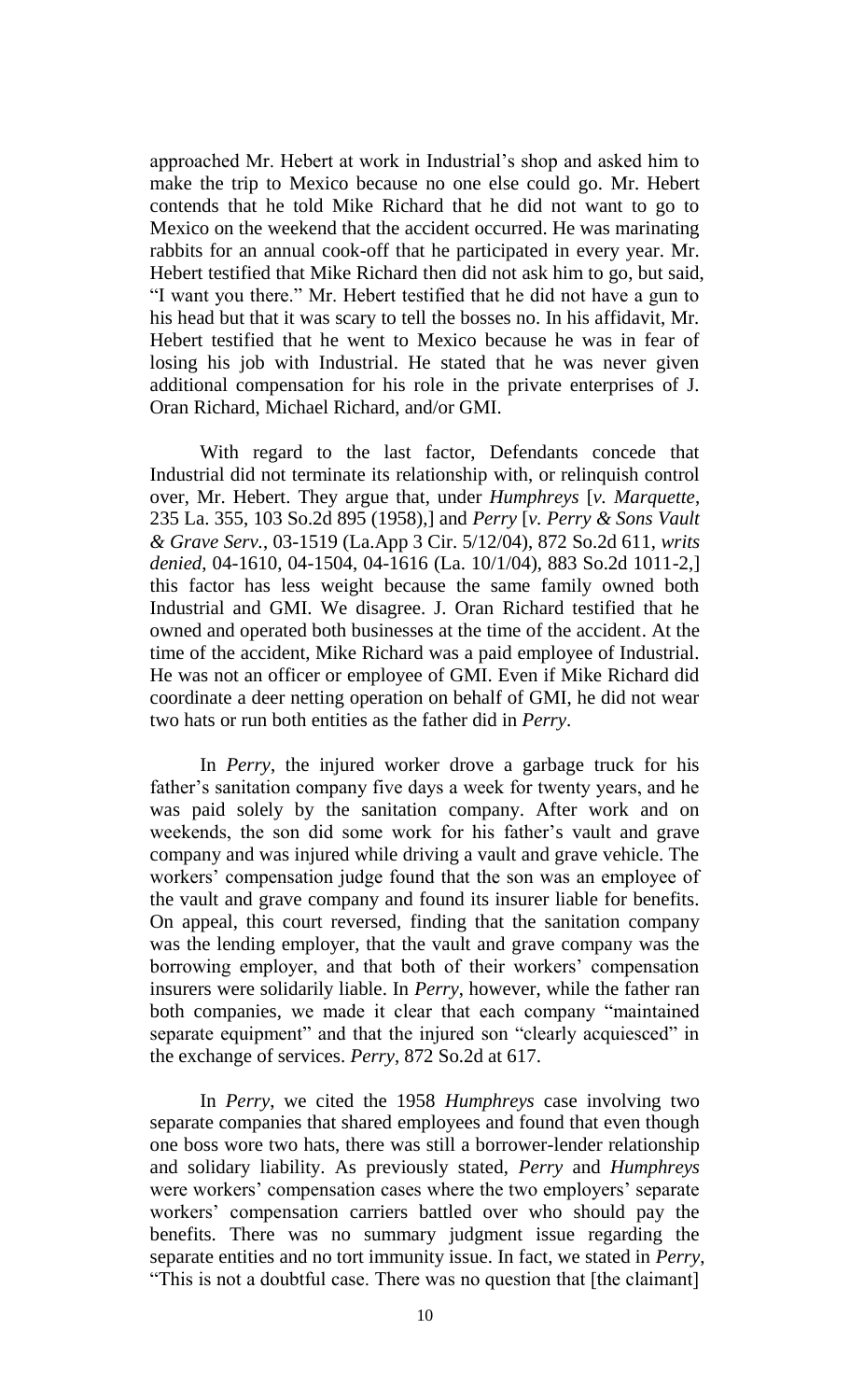was entitled to workers' compensation benefits. The only question was which insurance company, if not both, was obligated to pay those benefits." *Perry*, 872 So.2d at 620.

In *Humphreys*, in discussing that there were two distinct businesses, both of which were liable for workers' compensation benefits as lending and borrowing employers, the supreme court articulated as follows:

Loans were acquired by each in its own name; bank accounts and charge accounts with merchants were carried by each in its own name. Had it not been for the fact that they each had separate compensation insurers, this case possibly would not be before us.

#### *Humphreys*, 103 So.2d at 898.

Conversely, in this case, as Mr. Hebert urges, GMI has not produced any documentation in support of its assertion that it was a separate entity entitled to tort immunity as a borrowing employer. J. Oran Richard and Mike Richard testified that Industrial and GMI worked in concert in the deer netting business and that it was a joint operation between the companies. This assertion renders the last factor of control significant because joint employment is legally distinct from borrowed employment. In *Perry*, we distinguished joint employers from borrowing and lending employers, as follows:

Joint employment requires a "common enterprise that contemplates the employment and control of the claimant by one of the interested parties for the benefit of all." Even though Perry & Sons and Sanitation Services are owned and operated by the same individual, they are not common enterprises. Each corporation provides different services which are not dependent upon, related to, or complementary of the services provided by the other corporation.

*Perry*, 872 So.2d at 619 (citations omitted).

Here, the joint operation and common enterprise referred to by the Richards contemplates the employment and control of Mr. Hebert by Industrial for the benefit of both Industrial and GMI, and it appears that GMI was wholly dependent upon Industrial. Hence, under *Perry*, contrary to Defendants' analysis, this last factor is important even where the businesses are owned and operated by one family. Under *Perry*, GMI is not a borrowing employer. Further, the control by Industrial in this case renders Industrial, but not GMI, liable for workers' compensation benefits and entitled to tort immunity if Mr. Hebert was in the course and scope of his employment with Industrial at the time of his accident. Industrial states that he was not. Based upon the foregoing, the trial court erred as a matter of law in finding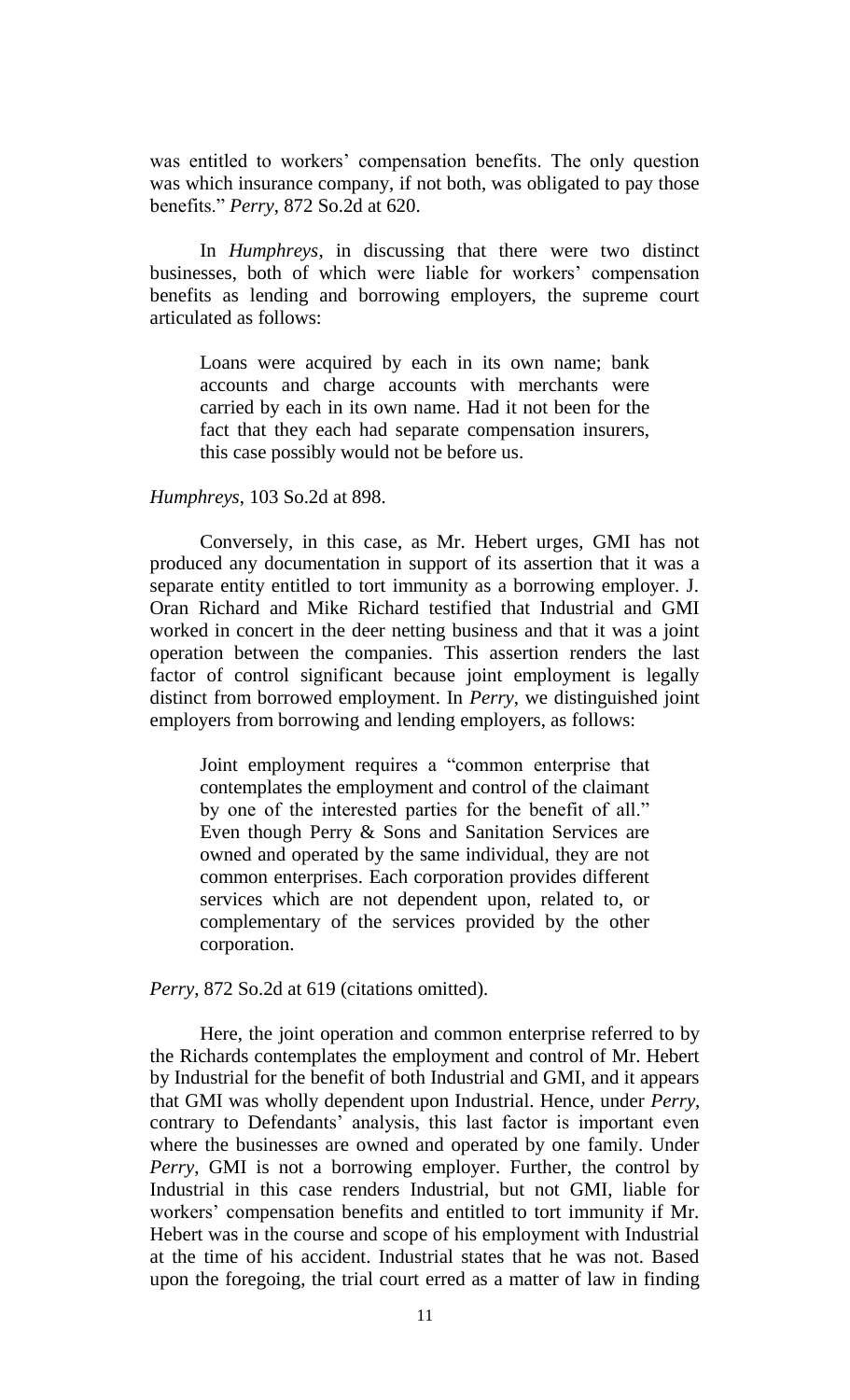borrowed servant status in this case and in granting summary judgment to Defendants on that issue.

*Hebert I*, 72 So.3d at 900-03 (emphasis in original). Judge Amy was the lone dissenter on this particular issue, opining:

First, I find that the defendants sustained their burden of proof with regard to borrowed employee status since, in my opinion, the parties' submissions lead only to the conclusion that La.R.S. 23:1031(C) is applicable to this employment situation. Undoubtedly Mr. Hebert was an employee of Industrial Helicopters. However, the evidence demonstrates that one of Industrial's functions was to provide its fleet and employees to Game Management for the furtherance of the latter company's operations. Thus, I find that, at the time of the accident, Mr. Hebert was fulfilling the roles of both companies under the borrowed employee factors. *See Perry v. Perry & Sons Vault & Grave Serv.*, 03-1519 (La.App. 3 Cir. 5/12/04), 872 So.2d 611; *Green v. Popeye's, Inc.*, 619 So.2d 69 (La.App. 3 Cir. 1993). In fact, in light of the dual roles played by the management personnel, it seems to me that the factors, by and large, are equally applicable to both companies. Thus, I would affirm this aspect of the trial court's ruling.

*Hebert I*, 72 So.3d at 909-10. The matter then proceeded to the jury, which found "GMI owed Hebert no legal duty." *Hebert II*, 166 So.3d at 1270. That holding was apparently not appealed. Significantly, in the second appeal, this court quoted, in the affirmative, its previous explanation regarding GMI's status as a borrowing employer, and did so again in the third appeal, stating: "This court held initially that Game Management was not a borrowed employer." *Hebert III*, 206 So.3d at 253.

In the third appeal, this court also reaffirmed its holding on course and scope as well as the exclusivity of Hebert's tort recovery: "In the present case, it has been determined that Mr. Hebert was not in the course and scope of his employment, so Industrial is *not responsible for workers' compensation benefits*. Industrial is *only* liable to Mr. Hebert for tort damages." *Hebert III*, 206 So.3d at 254 (emphasis added). This court explained: